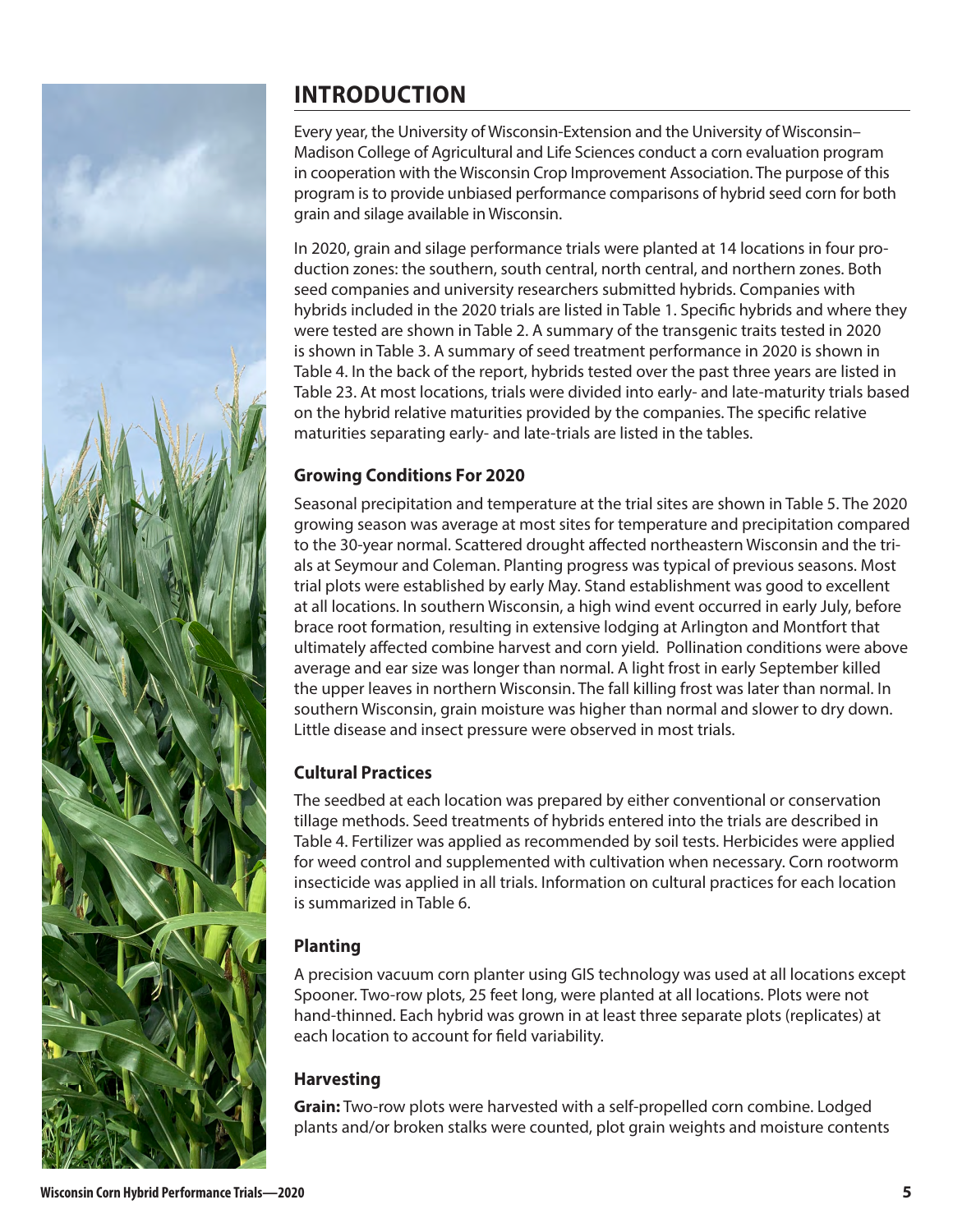

were measured, and yields were calculated and adjusted to 15.5% moisture. Test weight was measured on each plot.

**Silage:** Whole plant (silage) plots were harvested using a tractor-driven, three-point mounted one-row chopper. One row was analyzed for whole-plant yield and quality. Plot weight and moisture content were measured, and yields were adjusted to tons of dry matter per acre. A sub-sample was collected and analyzed using near infrared spectroscopy.

# **PRESENTATION OF DATA**

Yield results for individual location trials and for multi-location averages are listed in Tables 7 through 22. Within each trial, hybrids are ranked by moisture averaged over all trials conducted in that zone during 2020. Yield data for both 2019 and 2020 are provided if the hybrid was entered in both years. Starting in 2009, a nearest neighbor analysis of variance for all trials as described by Yang et al. (2004, Crop Science 44:49– 55) and Smith and Casler (2004, Crop Science 44:56–62) is included. A hybrid index (Table 2) lists relative maturity ratings, specialty traits, seed treatments, and production zones tested for each hybrid.

#### **Relative maturity**

Seed companies use different methods and standards to classify or rate the maturity of corn hybrids. To provide corn producers a "standard" maturity comparison for the hybrids evaluated, the average grain or silage moisture of all hybrids rated by the company's relative maturity rating system are shown in each table as shaded rows. In these Wisconsin results tables, hybrids with lower moisture than a particular relative maturity average are likely to be earlier than that relative maturity, while those with higher grain moisture are most likely later in relative maturity. Company relative maturity ratings are rounded to 5-day increments.

The Wisconsin Relative Maturity rating system for grain (GRM) and silage (SRM) compares the harvest moisture of a grain or silage hybrid to the average moisture of company ratings using linear regression. Each hybrid is rated within the trial and averaged over all trials in a zone. Maturity ratings (company, GRM, and SRM) can be found in Table 2.

#### **Grain performance index**

Three factors—yield, moisture, and standability—are of primary importance in evaluating and selecting corn hybrids. A performance index (PI), which combines these factors in one number, was calculated for multi-location averages for grain trials. This index evaluates yield, moisture, and lodged stalks at a 50 (yield): 35 (moisture): 15 (lodged stalks) ratio.

The PI was computed by converting the yield, moisture (dry matter), and upright stalk values of each hybrid to a percentage of the test average. Then the PI for each hybrid that appears in the tables was calculated as follows:

> **Performance Index (PI)** =  $[(Yield × 0.50) + (Dry matter × 0.35) +$ (Upright stalks x 0.15)] / 100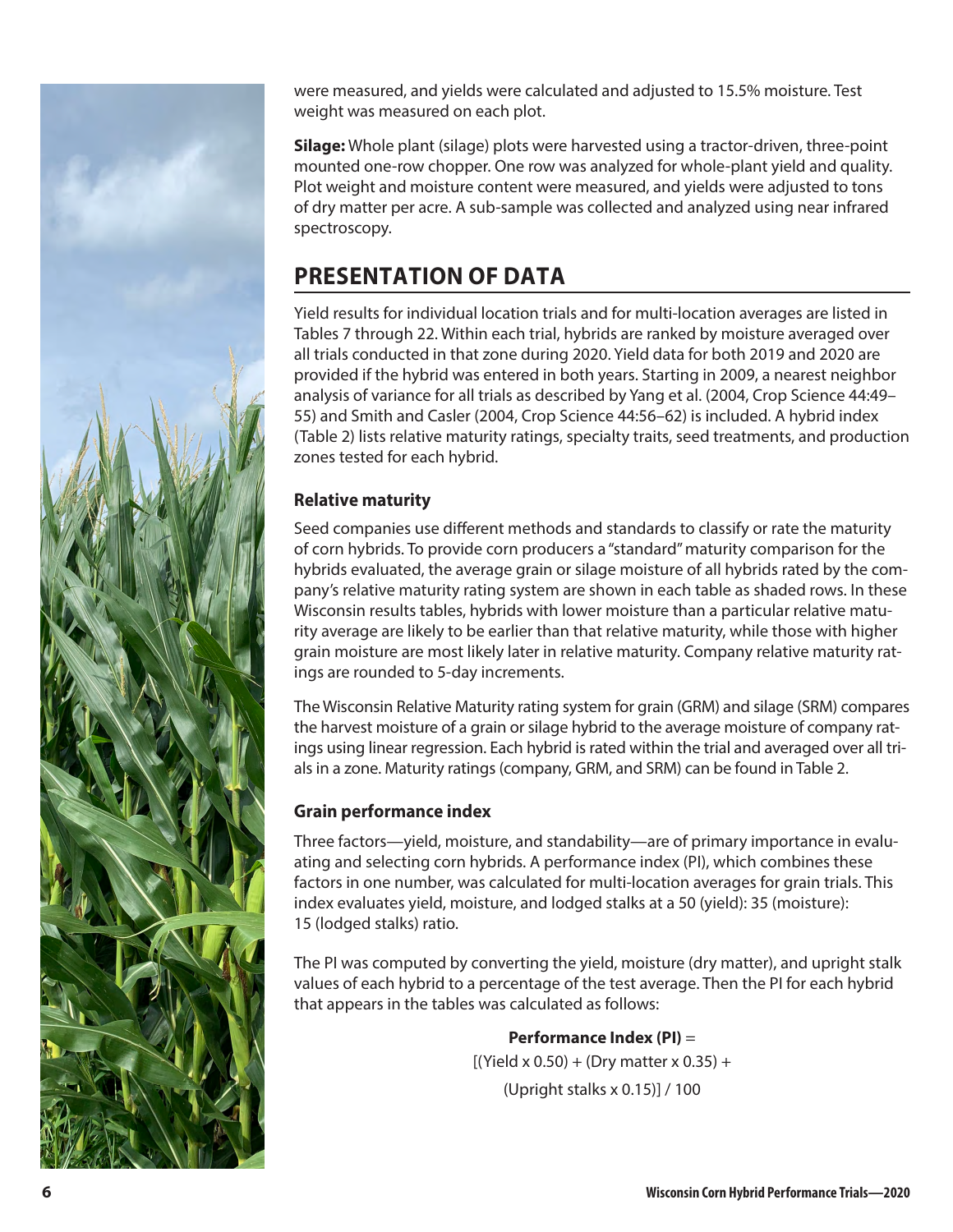

#### **Silage performance index**

Corn silage quality was analyzed using near infrared spectroscopy equations derived from previous work. Plot samples were dried, ground, and analyzed for crude protein (CP), acid detergent fiber (ADF), neutral detergent fiber (NDF), in-vitro cell wall digestibility (NDFD), in-vitro digestibility (IVD), and starch. Spectral groups and outliers were checked using wet chemistry analysis.

The **MILK2006** silage performance indices, milk per ton and milk per acre, were calculated using an adaptation by Randy Shaver (UW–Madison Department of Dairy Science) of the MILK91 model (Undersander, Howard, and Shaver; Journal Production Agriculture 6:231–235). In MILK2006, the energy content of corn silage was estimated using a modification of a published summative energy equation (Weiss and coworkers, 1992; Animal Feed Science Technology 39:95–110). In the modified summative equation, CP, fat, NDF, starch, and sugar plus organic acid fractions were included along with their corresponding total-tract digestibility coefficients for estimating the energy content of corn silage. Whole-plant dry matter content was normalized to 35% for all hybrids. The sample lab measure of NDFD was used for the NDF digestibility coefficient. Digestibility coefficients used for the CP, fat, and sugar plus organic acid fractions were constants. Dry matter intake was estimated using NDF and NDFD content assuming a 1,350-pound cow consuming a 30% NDF diet. Using National Research Council (NRC, 2001) energy requirements, the intake of energy from corn silage was converted to expected **milk per ton**. **Milk per acre** was calculated using milk per ton and dry matter yield per acre estimates (Schwab, Shaver, Lauer, and Coors, 2003; Animal Feed and Science Technology 109:1–18).

#### **Least significant difference**

Variations in yield and other characteristics occur because of variations in soil and growing conditions that lower the precision of the results. Statistical analysis makes it possible to determine, with known probabilities of error, whether a difference is real or whether it might have occurred by chance. Use the appropriate least significant difference (LSD) value at the bottom of the tables to determine true differences.

Least significant differences at the 10% level of probability are shown. Where the difference between two selected hybrids within a column is greater than or equal to the LSD value at the bottom of the column, you can be sure in nine out of ten cases that there is a real difference between the two hybrid averages. If the difference is less than the LSD value, the difference may still be real, but the experiment has produced no evidence of real differences. Hybrids that were not significantly lower in performance than the highest hybrid in a particular test are indicated with an asterisk (\*).

# **HOW TO USE THE RESULTS**

The results provide you with an independent, objective evaluation of the performance of unfamiliar hybrids that seed company sales representatives are promoting, as well as a comparison of these unfamiliar hybrids with competitive hybrids. Below are suggested steps to follow for selecting top performing hybrids for next year using these trial results:

- **1. Use multi-location average data in shaded areas.** Consider single location results with extreme caution.
- 2. Begin with trials in the zone(s) nearest you.